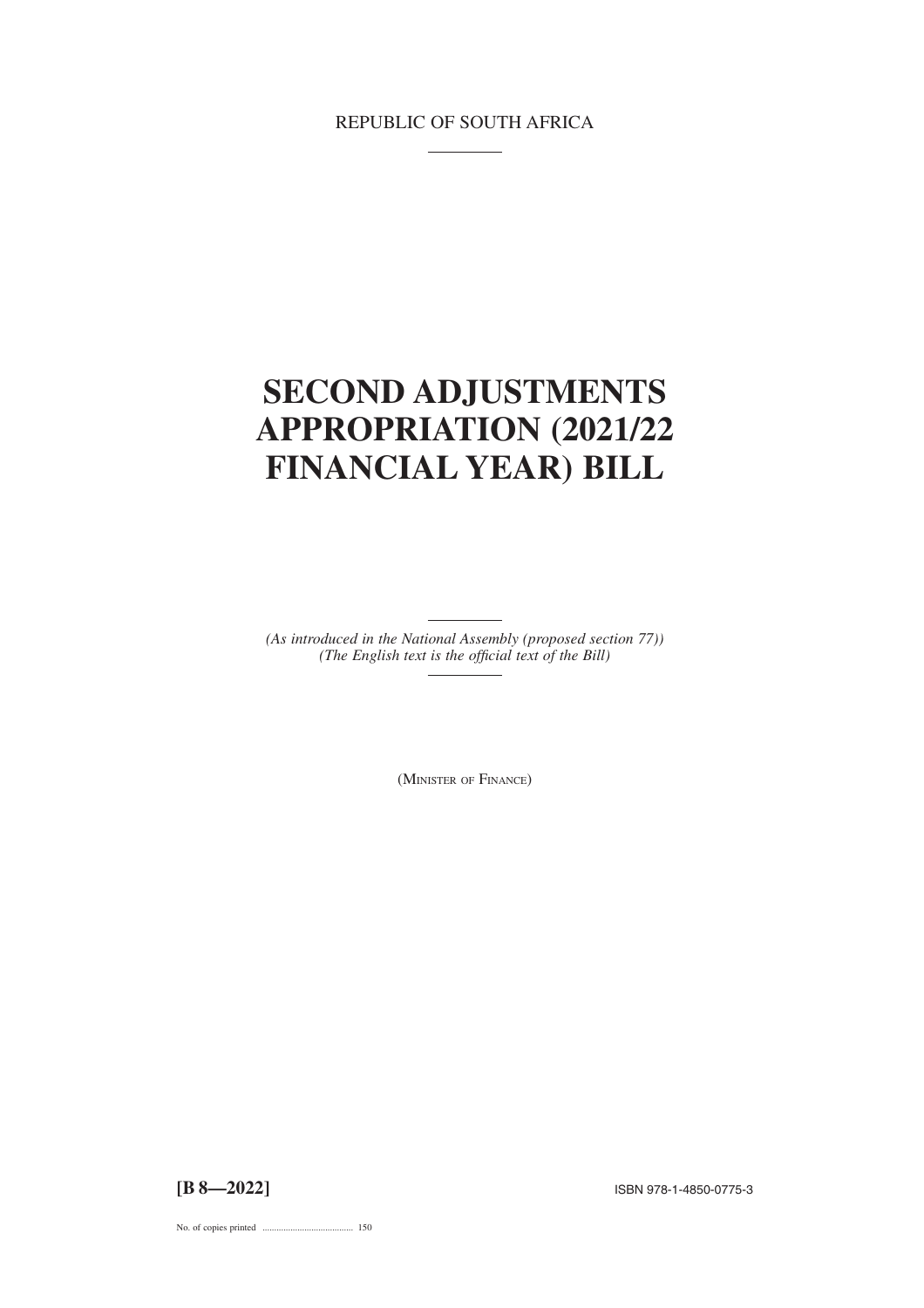# **BILL**

**To effect adjustments to the appropriation of money from the National Revenue Fund for expenditure approved in the 2021/22 financial year; and to provide for matters incidental thereto.**

### **PREAMBLE**

**WHEREAS** section 213(2) of the Constitution of the Republic of South Africa, 1996, provides that money may be withdrawn from the National Revenue Fund only in terms of an appropriation by an Act of Parliament or as a direct charge against that Fund, when it is provided for in the Constitution of the Republic of South Africa, 1996, or an Act of Parliament;

**WHEREAS** section 12(1) and (2) of the Money Bills and Related Matters Act, 2009 (Act No. 9 of 2009), provides for the tabling of a national adjustments budget, as envisaged in section 30 of the Public Finance Management Act, 1999 (Act No. 1 of 1999), with an adjustments appropriation Bill;

**AND WHEREAS** the Appropriation Act, 2021 (Act No. 10 of 2021), provides for the appropriation of money from the National Revenue Fund to provide for the requirements of the State in respect of the 2021/22 financial year, whereas the Adjustments Appropriation Act, 2021 (Act No. 18 of 2021), effected adjustments to the appropriation of money provided for in the Appropriation Act, 2021, and whereas further adjustments are required to authorise expenditure approved in terms of section 6 of the Appropriation Act, 2021, and section 16 of the Public Finance Management Act, 1999,

**BE IT THEREFORE ENACTED by the Parliament of the Republic of South Africa,** as follows:—

#### **Interpretation**

**1.** In this Act, unless the context indicates otherwise, any word or expression to which a meaning has been assigned in section 1 of the Appropriation Act, 2021 (Act No. 10 of 2021), or section 1 of the Public Finance Management Act, 1999 (Act No. 1 of 1999), must bear the meaning so assigned. 5

# **Adjustments to appropriations of money for approved expenditure**

**2.** (1) Adjustments to appropriations by Parliament of money from the National Revenue Fund for expenditure approved in terms of section 6 of the Appropriation Act, 10 2021, and section 16 of the Public Finance Management Act, in the 2021/22 financial year to votes and the main divisions within a vote, are set out in the Schedule.

(2) The expenditure envisaged in subsection (1) is subject to this Act, the Appropriation Act, 2021, and the Public Finance Management Act.

(3) Despite the effective date of this Act, the appropriation of money for expenditure 15in terms of—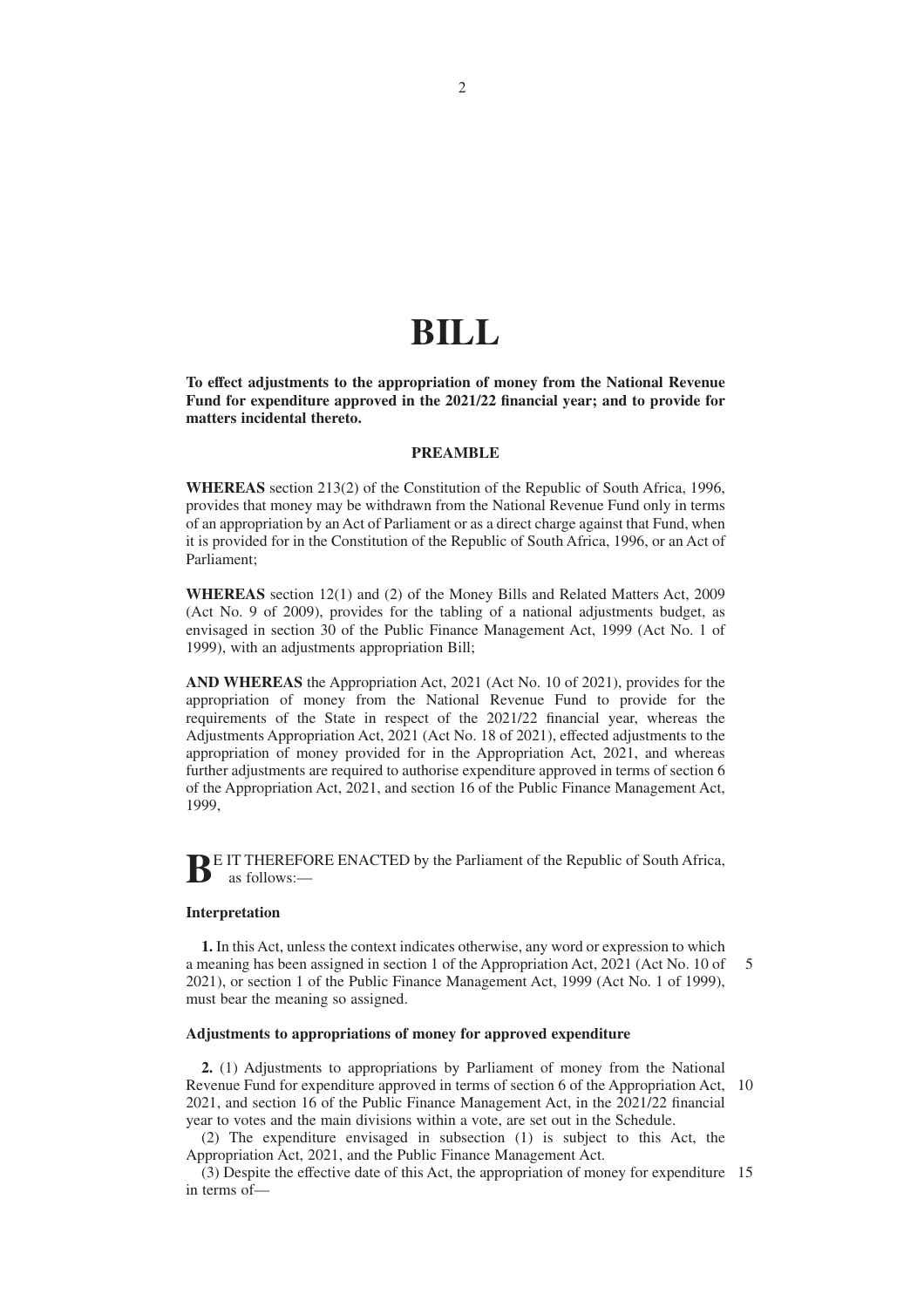- *(a)* section 6 of the Appropriation Act, 2021, envisaged in subsection (1), must be regarded as an appropriation and expenditure for the 2021/22 financial year; and
- *(b)* section 16 of the Public Finance Management Act, envisaged in subsection (1), must be regarded as an appropriation for the 2021/22 and 2022/23 financial years and the expenditure must be recorded in the financial year in which any portion of the appropriation is spent. 5

#### **Amounts listed as specifically and exclusively appropriated**

**3.** An amount that is marked as specifically and exclusively appropriated in the Schedule may be used only for the purpose indicated, unless the amount or purpose is 10 amended by, or in terms of, an Act of Parliament.

#### **Conditions for appropriations**

**4.** (1) The Minister may, in writing—

- *(a)* impose conditions on an amount in the Schedule, other than a conditional allocation, in order to promote transparency and accountability and the 15 effective management of the appropriation; and
- *(b)* stop the use of an amount in respect of which conditions imposed in terms of paragraph *(a)* are not met.

(2) The stoppage of an amount in terms of subsection (1)*(b)* must be disclosed in the National Treasury's next quarterly report to the relevant Parliamentary Committees. 20

# **Delegations and authorisations**

- **5.** (1) The Minister may—
	- *(a)* delegate to an employee of the National Treasury any power conferred on the Minister in terms of this Act, except section 6; and
	- *(b)* authorise an employee of the National Treasury to perform any duty imposed 25 on the Minister in terms of this Act.

(2) A delegation or authorisation in terms of subsection (1)—

- *(a)* must be in writing;
- *(b)* is subject to any limitations or conditions that the Minister may impose;
- *(c)* may authorise the employee to sub-delegate, in writing, the delegated power 30 or authorised duty to another suitable employee of the National Treasury;
- *(d)* does not divest the Minister of the responsibility concerning the exercise of the delegated power or the performance of the authorised duty; and
- *(e)* may be withdrawn by the Minister in writing.

(3) The Minister may vary or revoke any decision taken by an employee as a result of 35 a delegation or authorisation in terms of subsection (1), subject to any rights that may have vested as a result of the decision.

#### **Regulations**

**6.** The Minister may, by notice in the *Gazette*, make regulations regarding any ancillary or incidental administrative or procedural matter that is necessary to prescribe 40for the proper implementation or administration of this Act.

### **Short title**

**7.** This Act is called the Second Adjustments Appropriation (2021/22 financial year) Act, 2022.